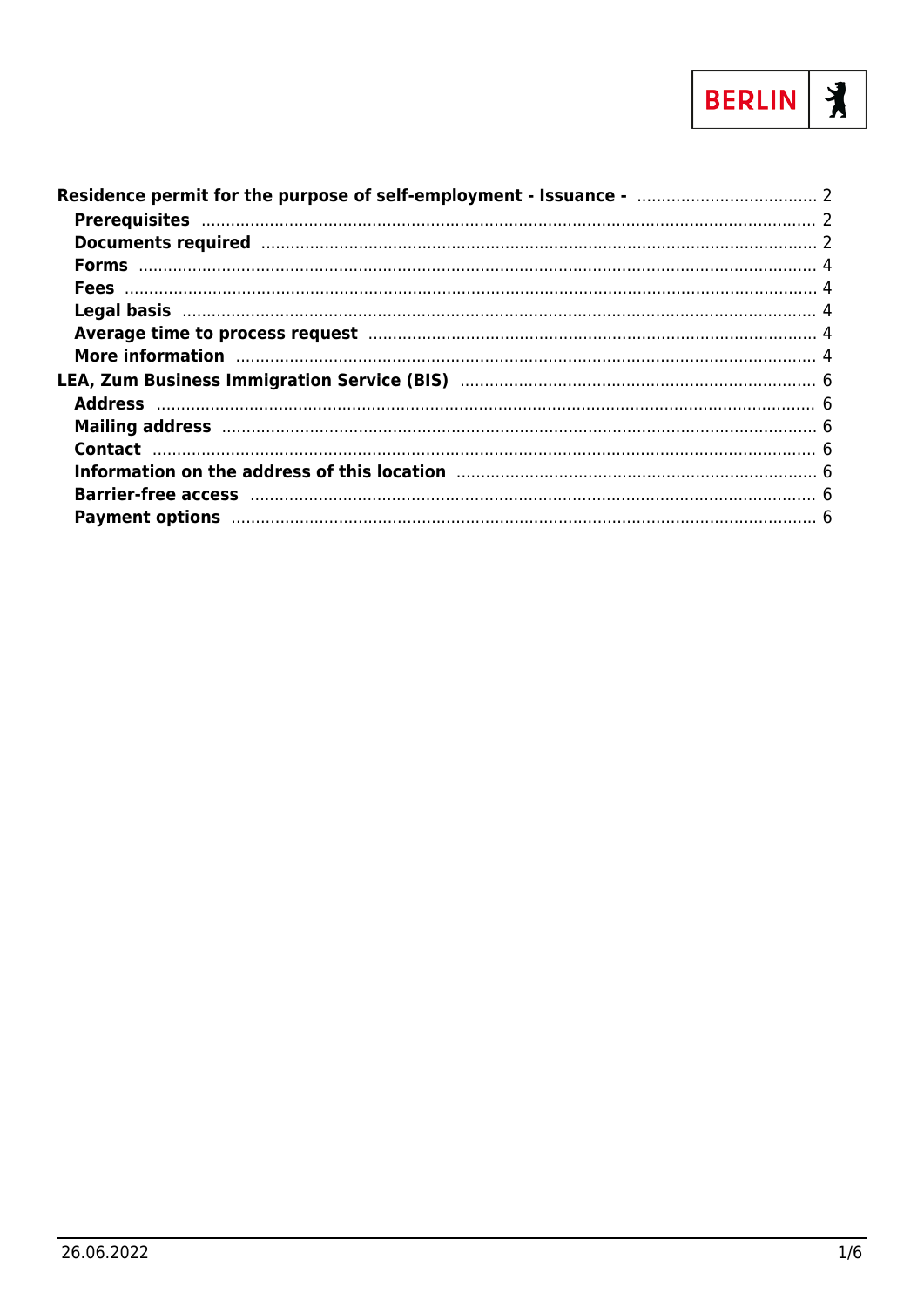# <span id="page-1-0"></span>Residence permit for the purpose of selfemployment - Issuance -

A residence permit for a self-employed occupation may be issued for

- Founder of a company,
- Sole proprietor and
- Managing directors and legal representatives of partnerships and corporations, if they have entrepreneurial responsibility.

**Note:** For freelancers different requirements apply (see service "Residence permit for a freelance employment - Issuance" in the section "More information").

### <span id="page-1-1"></span>**Prerequisites**

- **Main residence in Berlin**
- **Economic interest of the state of Berlin**

A foreigner may be granted a residence permit for the pursuit of a selfemployed occupation if

- $\circ$  an economic interest or a regional need exists,
- $\circ$  the occupation is expected to have a positive impact on the economy and
- $\circ$  the implementation is financed by equity or a loan commitment. **Exception:** different standards apply to university graduates, researchers and scientists.
- **For university graduates, researchers and scientists**

Another examination standard applies to foreigners who

- $\circ$  have successfully completed a course of study in Germany at a state, state-recognised or comparable training institution, or
- work as a researcher or scientist in Germany and hold a residence permit.

The intended self-employed occupation must have a connection with the knowledge acquired during the studies or the occupation as a researcher or scientist.

**Adequate pension plan (only if you have already completed the 45th year of life)**

The following applies to applications in 2022:

Perspectively, at the age of 67, you must have

- $\circ$  either a monthly pension of 1,340.47 euros (for at least 12 years)
- $\circ$  or an asset amount of 195,104.00 euros.

Proof of a pension plan is not required for these nationalities: Dominican Republic, Indonesia, Japan, Philippines, Sri Lanka, Turkey and the United States of America

(Note: An adequate pension is always necessary for the issuance of a permanent settlement permit - regardless of age or nationality.)

**A personal interview is required**

The interview should, if possible, take place by appointment.

### <span id="page-1-2"></span>**Documents required**

**Valid passport**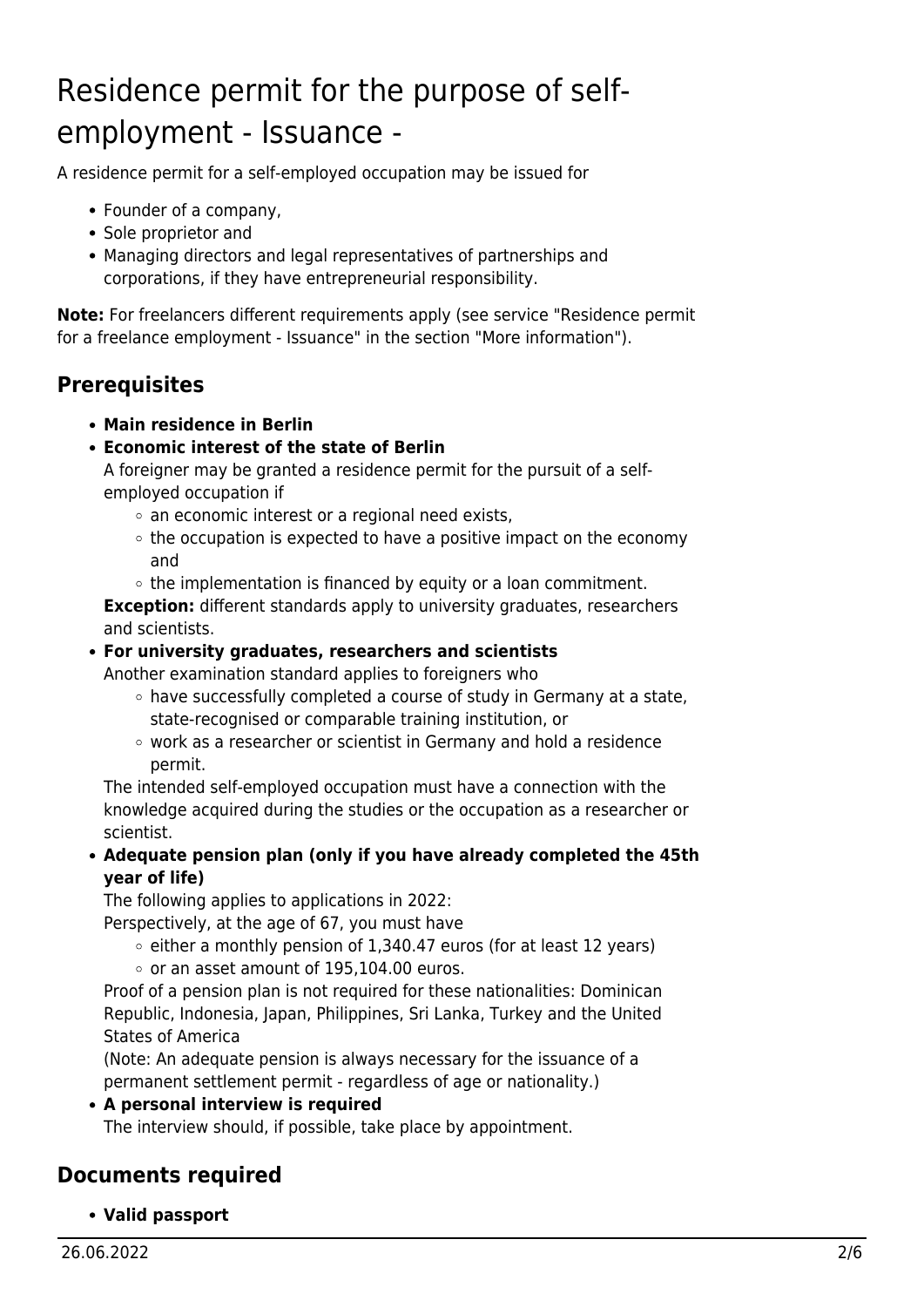**1 current biometric photo**

([https://www.berlin.de/labo/\\_assets/kraftfahrzeugwesen/foto-mustertafel.pdf\)](https://www.berlin.de/labo/_assets/kraftfahrzeugwesen/foto-mustertafel.pdf) 35mm x 45mm, frontal shot with neutral facial expression and closed mouth, looking straight into the camera, light background

**Form "Antrag auf Erteilung eines Aufenthaltstitels" (Application for Issuance of a Residence Permit)**

Only required for first-time application

**Businessplan**

You can find tips for creating your business plan, for example, on the start-up portal of the Federal Ministry for Economic Affairs and Energy - BMWi (see section "More information").

- **Financing plan** see section "Forms"
- **Resume / Curriculum vitae** Details of professional career, qualification certificates, diploma, references/sponsors
- **For university graduates: A statement by the university** A statement by the university regarding the knowledge acquired in higher education and the connection to the business idea
- **For university graduates: Degree from a state-recognised university or comparable training institution in Germany Original**
- **For researchers and scientists: A statement of the previous employer**

A statement of the previous employer (e.g. research institution) on the connection between the occupation as researcher/scientist and the business idea

**Excerpt from the Trade Register**

However, at least the application for registration in the commercial register via a notary public; in the original

**Trade registration (Gewerbeanmeldung)**

Only if no entry in the commercial register is required; in the original

**Health insurance**

Proof of a secure livelihood must also include sufficient health insurance. Those with statutory health insurance are sufficiently insured. Those with private health insurance must consider the type and extent of their health insurance. For more information, please read the leaflet "Health insurance" (see section "More information").

- **Lease or proof of home ownership**
- **Rental cost / expenses for property**

Proof of the monthly rental costs (e.g. current account statement) or costs of the inhabited property; in each case in original form

**Adequate pension plan (only if you have already completed the 45th year of life)**

You can provide evidence of adequate retirement benefits (see section "Prerequisites") by:

- $\circ$  an offer from a private pension or life insurer,
- o own assets.
- acquired pension rights or
- operating assets
- **Proof of main residence in Berlin**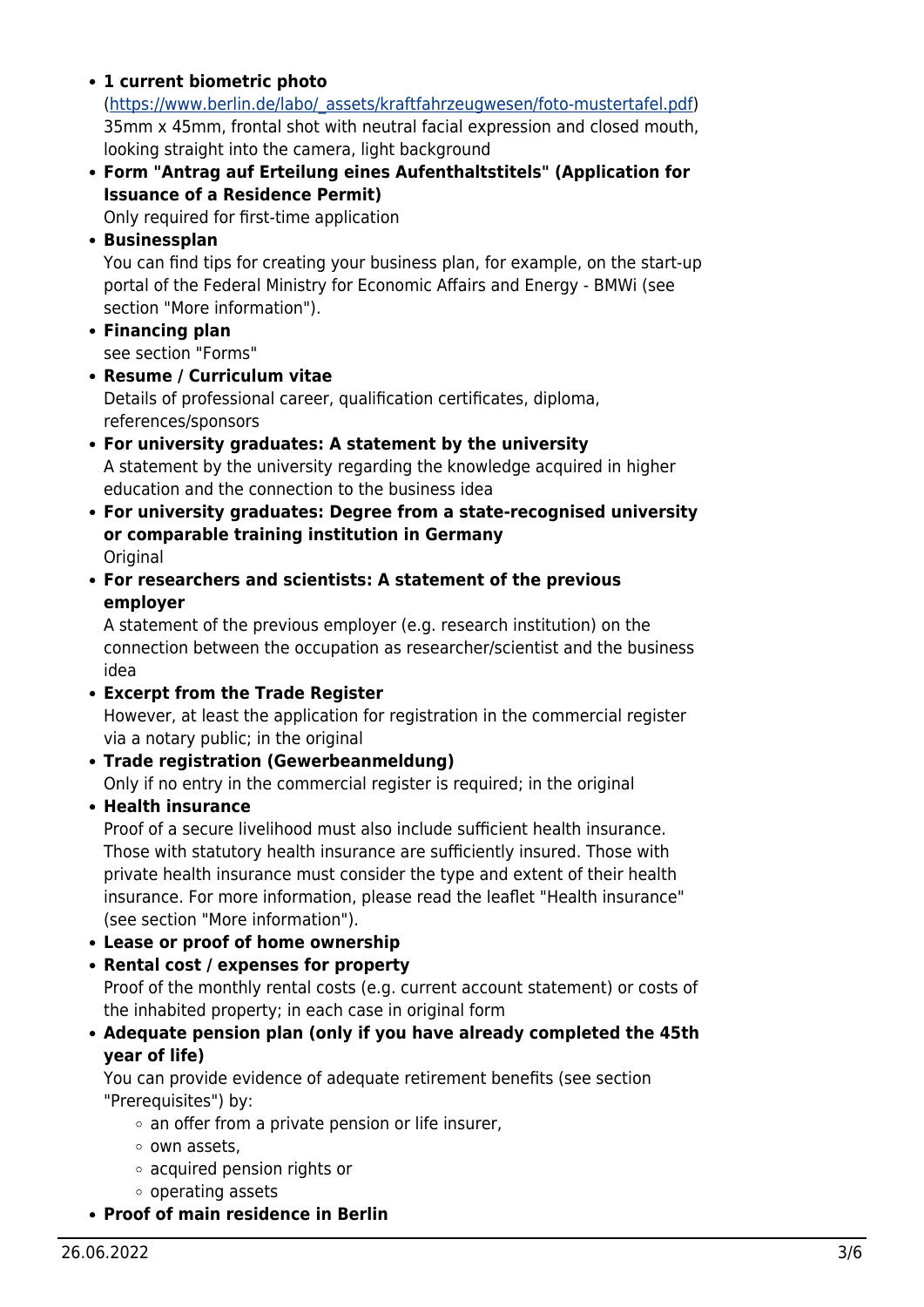- Certificate of registration at the main residence **or**
- lease and written confirmation of occupancy from the landlord

### <span id="page-3-0"></span>**Forms**

- **Antrag auf Erteilung eines Aufenthaltstitels (Application for Issuance of a Residence Permit) - in German, English, French, Italian** ([https://www.berlin.de/formularverzeichnis/?formular=/labo/zuwanderung/\\_as](https://www.berlin.de/formularverzeichnis/?formular=/labo/zuwanderung/_assets/lea-agen1-antrag_engl_frz_ital-112021.pdf) [sets/lea-agen1-antrag\\_engl\\_frz\\_ital-112021.pdf](https://www.berlin.de/formularverzeichnis/?formular=/labo/zuwanderung/_assets/lea-agen1-antrag_engl_frz_ital-112021.pdf))
- **Antrag auf Erteilung eines Aufenthaltstitels (Application for Issuance of a Residence Permit) - in German, Greek, Turkish, Vietnamese**

([https://www.berlin.de/formularverzeichnis/?formular=/labo/zuwanderung/\\_as](https://www.berlin.de/formularverzeichnis/?formular=/labo/zuwanderung/_assets/lea-agen2-antrag_griech_tuerk_viet-112021.pdf) [sets/lea-agen2-antrag\\_griech\\_tuerk\\_viet-112021.pdf](https://www.berlin.de/formularverzeichnis/?formular=/labo/zuwanderung/_assets/lea-agen2-antrag_griech_tuerk_viet-112021.pdf))

**Antrag auf Erteilung eines Aufenthaltstitels (Application for Issuance of a Residence Permit) - in German, Spanish, Portuguese, Russian**

([https://www.berlin.de/formularverzeichnis/?formular=/labo/zuwanderung/\\_as](https://www.berlin.de/formularverzeichnis/?formular=/labo/zuwanderung/_assets/lea-agen3-antrag_span_port_russ-112021.pdf) [sets/lea-agen3-antrag\\_span\\_port\\_russ-112021.pdf](https://www.berlin.de/formularverzeichnis/?formular=/labo/zuwanderung/_assets/lea-agen3-antrag_span_port_russ-112021.pdf))

- **Antrag auf Erteilung eines Aufenthaltstitels (Application for Issuance of a Residence Permit) - in German, Serbian, Bosnian** ([https://www.berlin.de/formularverzeichnis/?formular=/labo/zuwanderung/\\_as](https://www.berlin.de/formularverzeichnis/?formular=/labo/zuwanderung/_assets/lea-agen4_-antrag_serb_bos-112021_final.pdf) sets/lea-agen4 -antrag\_serb\_bos-112021\_final.pdf)
- **Financing plan** ([https://www.berlin.de/formularverzeichnis/?formular=/labo/zuwanderung/\\_as](https://www.berlin.de/formularverzeichnis/?formular=/labo/zuwanderung/_assets/finanzierungsplan.pdf) [sets/finanzierungsplan.pdf\)](https://www.berlin.de/formularverzeichnis/?formular=/labo/zuwanderung/_assets/finanzierungsplan.pdf)

### <span id="page-3-1"></span>**Fees**

• 100.00 euros

Turkish citizens:

- From the age of 24 years: 37.00 euros
- Until the age of 24 years: 22.80 euros

### <span id="page-3-2"></span>**Legal basis**

**Aufenthaltsgesetz (AufenthG) § 21 Abs. 1 oder 2a** ([https://www.gesetze-im-internet.de/englisch\\_aufenthg/englisch\\_aufenthg.ht](https://www.gesetze-im-internet.de/englisch_aufenthg/englisch_aufenthg.html#p0621) [ml#p0621\)](https://www.gesetze-im-internet.de/englisch_aufenthg/englisch_aufenthg.html#p0621)

### <span id="page-3-3"></span>**Average time to process request**

Around 5–6 weeks A personal visit four to six weeks before the existing temporary residence title expires is best. If possible you should book an appointment for this.

# <span id="page-3-4"></span>**More information**

**Starting a Business in Berlin - A Beginner's Guide by the Chamber of Commerce and Industry of Berlin**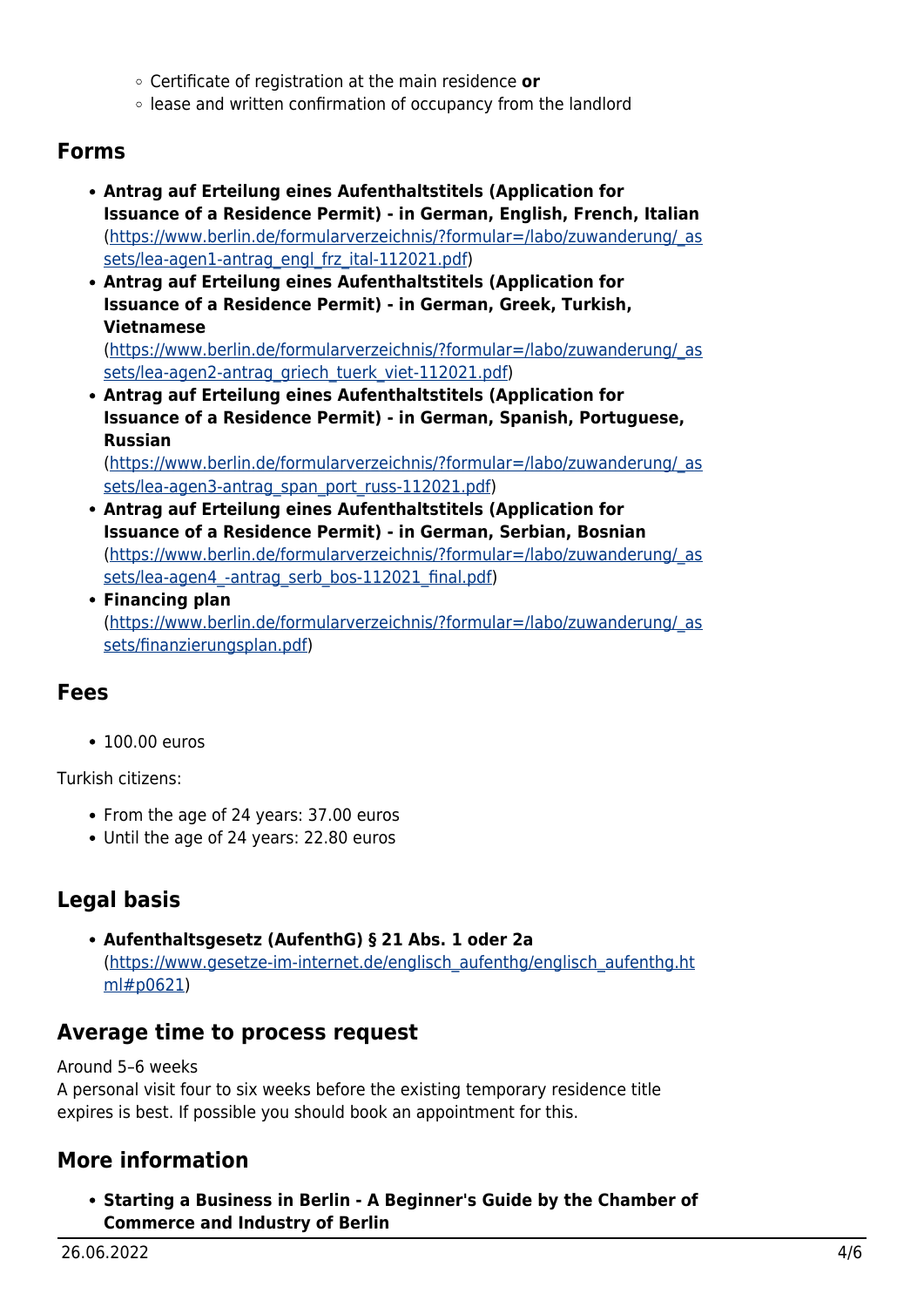([https://www.ihk-berlin.de/service-und-beratung/existenzgruendung/orientier](https://www.ihk-berlin.de/service-und-beratung/existenzgruendung/orientierungsphase/gruendungsbroschuere-2264188) [ungsphase/gruendungsbroschuere-2264188\)](https://www.ihk-berlin.de/service-und-beratung/existenzgruendung/orientierungsphase/gruendungsbroschuere-2264188)

**Business start-up portal of the BMWi - tips for creating a business plan**

([https://www.existenzgruender.de/EN/Die-ersten-Schritte/Gruendung-planen/i](https://www.existenzgruender.de/EN/Die-ersten-Schritte/Gruendung-planen/inhalt.html) [nhalt.html\)](https://www.existenzgruender.de/EN/Die-ersten-Schritte/Gruendung-planen/inhalt.html)

- **Leaflet "Health insurance"** ([https://www.berlin.de/formularverzeichnis/?formular=/labo/zuwanderung/\\_as](https://www.berlin.de/formularverzeichnis/?formular=/labo/zuwanderung/_assets/mdb-f131960-labo_4326_merkblatt_krankenversicherungsschutz_05.13__engl._.pdf) [sets/mdb-f131960](https://www.berlin.de/formularverzeichnis/?formular=/labo/zuwanderung/_assets/mdb-f131960-labo_4326_merkblatt_krankenversicherungsschutz_05.13__engl._.pdf) labo 4326 merkblatt krankenversicherungsschutz 05.13\_engl. .pdf)
- **Certificate of registration at the main residence (Meldebestätigung)** (<https://service.berlin.de/dienstleistung/120686/>)
- **Example: confirmation of occupancy from the landlord** ([https://www.berlin.de/formularverzeichnis/?formular=/labo/zentrale-einwohn](https://www.berlin.de/formularverzeichnis/?formular=/labo/zentrale-einwohnerangelegenheiten/_assets/mdb-f402544-20161102_wohnungsgeberbestaetigung.pdf) [erangelegenheiten/\\_assets/mdb](https://www.berlin.de/formularverzeichnis/?formular=/labo/zentrale-einwohnerangelegenheiten/_assets/mdb-f402544-20161102_wohnungsgeberbestaetigung.pdf)[f402544-20161102\\_wohnungsgeberbestaetigung.pdf\)](https://www.berlin.de/formularverzeichnis/?formular=/labo/zentrale-einwohnerangelegenheiten/_assets/mdb-f402544-20161102_wohnungsgeberbestaetigung.pdf)
- **Permanent settlement permit for self-employed persons** ([https://service.berlin.de/dienstleistung/326564/standort/121885/en/\)](https://service.berlin.de/dienstleistung/326564/standort/121885/en/)
- **Residence permit for a freelance employment Issuance** ([https://service.berlin.de/dienstleistung/328332/en/\)](https://service.berlin.de/dienstleistung/328332/en/)